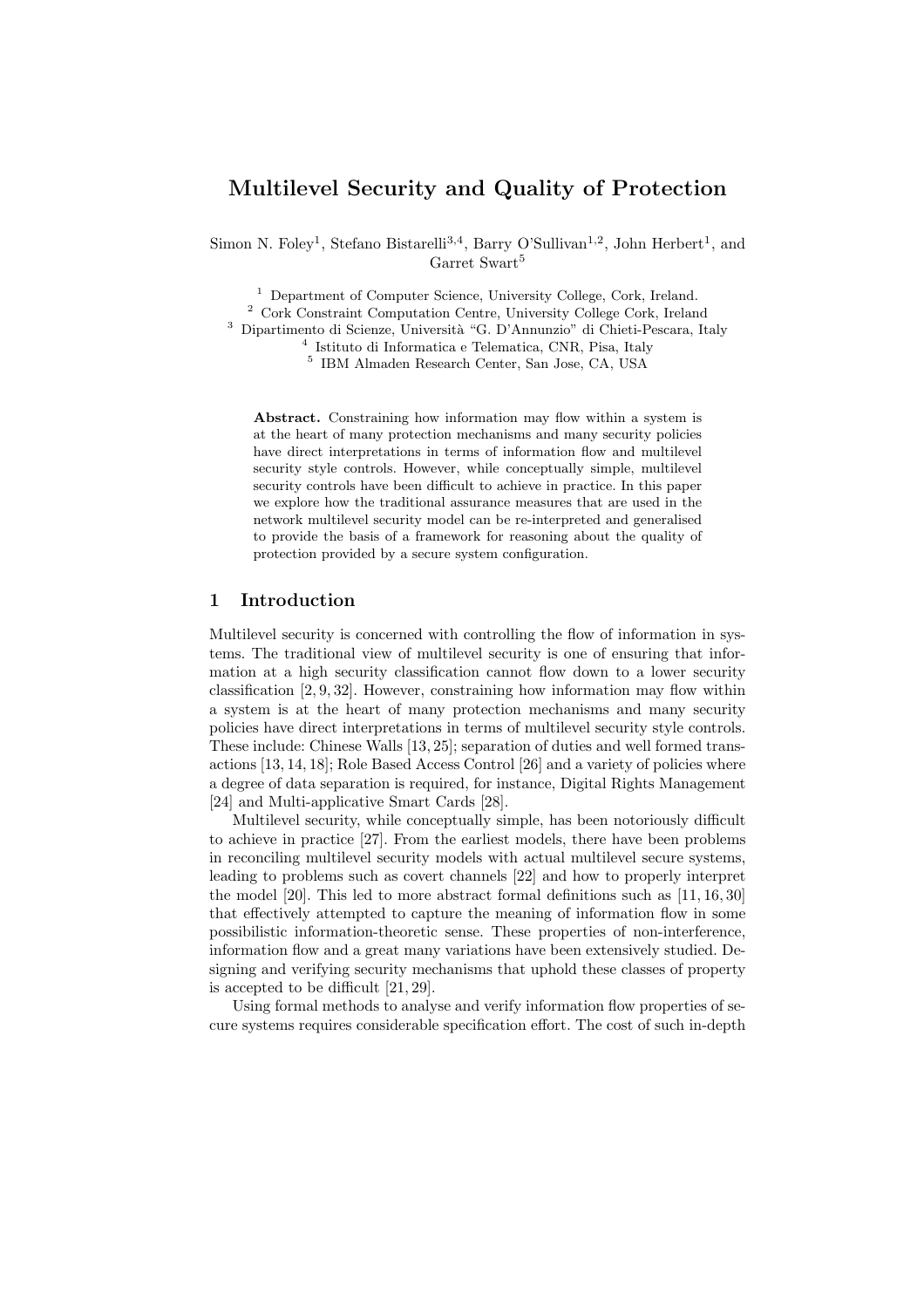specification and subsequent analysis may be justified for small critical security mechanisms such as authentication protocols and security kernels. However, such in-depth security analysis would not scale to the configuration of a large and/or complex application system.

We are interested in developing shallow and pragmatic security analysis methods for systems. This is achieved through the analysis of how a system is configured, rather than an analysis of its underlying mechanisms and protocols. Instead of concentrating on detailed semantics and complete formal verification of components, we are concerned more with the ability to trace, at a practical level of abstraction, how component security requirements relate to each other and any overall security requirements. We believe that a complete security verification of a system is not achievable in practice; we seek some degree of useful feedback from an analysis that a particular system configuration is reasonable.

We adopt this view when re-visiting the problem of multilevel security. Rather than seeking 'beyond A1' multilevel security [21, 27, 32], we seek to measure the degree and/or quality of the multilevel protection that is provided by a system configuration. Weaker, but reasoned, assurances of security are a pragmatic way of providing practical multilevel systems, such as [19], that can be built from Commercial Off-The-Shelf (COTS) components. Systems may be configured from components in which we have varying degrees of confidence in their security. In [15], confidence rated information flow policies are used to model interoperation between PDAs and Workstations: we have a higher degree of confidence in the flows that are constrained by the workstation security mechanism than we have in flows constrained by the PDA application. In [1] we consider how best to configure Storage Area Networks from components having varying security guarantees, while ensuring that mandatory security rules are enforced. These approaches do not consider covert-channels or in-depth formal analysis of protection mechanisms. Rather, they seek useful feedback that a particular configuration is reasonable.

In this paper we describe a general framework for measuring quality of protection for information flow and/or multilevel security. The model builds on earlier models of information flow security [12–15] by considering the relative risks of configuring various components into multilevel systems. Risk measurement is used to characterise the quality of protection that is provided by a multilevel system configuration. This gives rise to a novel approach to describing multilevel security policies that combine both risk and information flow. The model that is developed in this paper is a consistent interpretation of multilevel security, allowing us to draw on a wide range of existing results from the area.

The model that is proposed in this paper forms a part of our ongoing research in using constraint solving techniques as a practical approach for reasoning about security [1, 3–5, 31]. Building on the results in [4] we demonstrate in this paper that determining whether a particular system configuration meets a quality of protection measure can be described as a constraint satisfaction problem. Constraint solving is an emerging software technology for modelling and solving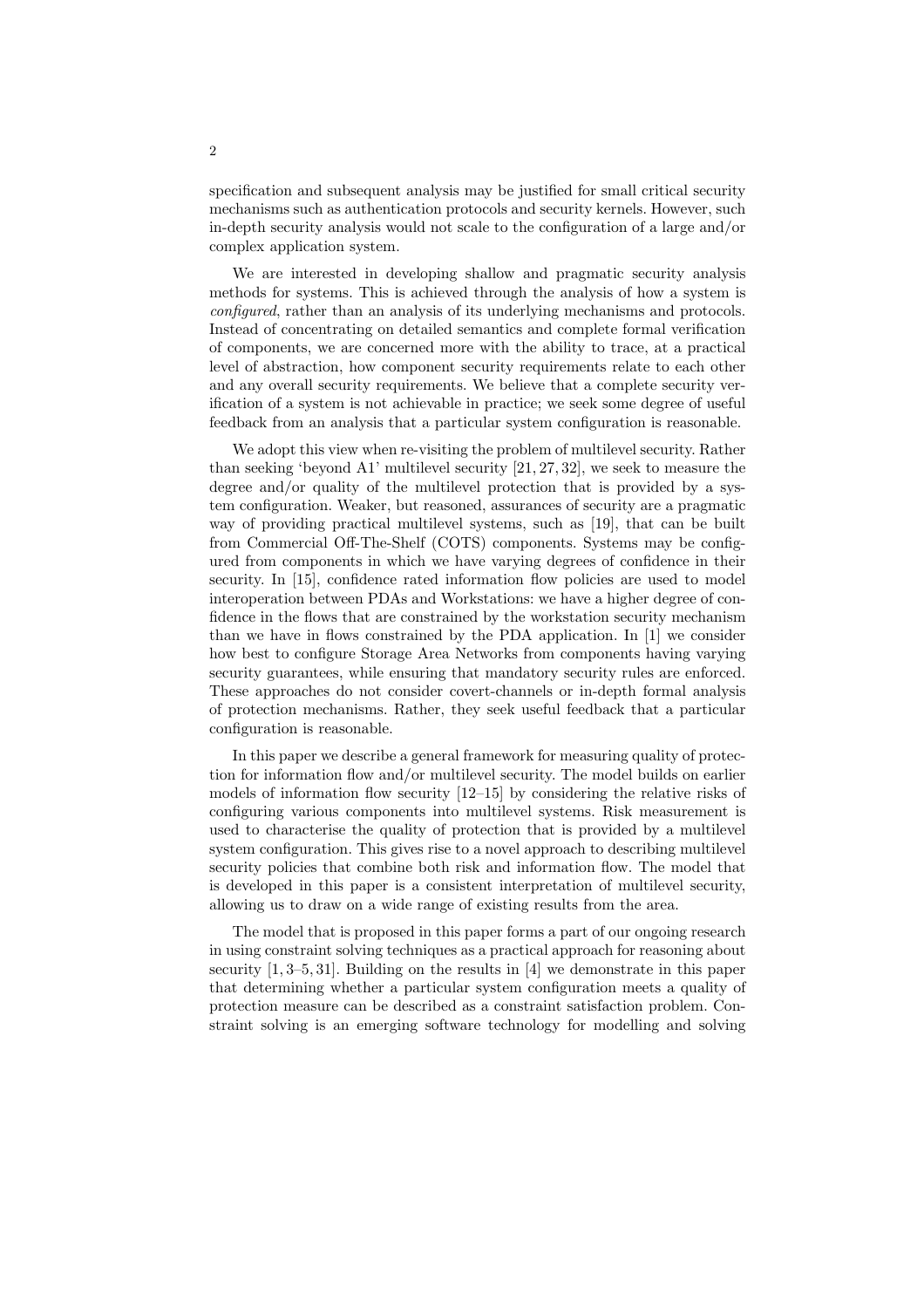large-scale optimisation problems [3, 34] and there are many results on solving this problem for large systems of constraints in a fully mechanised manner.

Section 2 describes the underlying model of multilevel security. As with past security criteria, this model is extended in Section 3 to support assurance levels. However, our interpretation of assurance is more general: every system component has an assurance level that reflects the degree of confidence that it cannot be compromised. In Section 4 we illustrate how configurations within our model can exhibit cascade vulnerabilities [23, 32] and outline in Section 5 a soft constraint based framework [4] that can be used in their detection and elimination. The advantage of taking a soft-constraint approach is that assurance can be described in terms of a c-semiring [3] and Section 6 explores how aggregate risk measurements can be made across configurations. Section 7 provides further discussion on how this framework provides a basis for quality of protection.

# 2 Interpreting Multilevel Security

An information flow policy is defined in terms of a lattice ordering  $( \leq )$  over a set of security labels L. Given  $x, y : \mathcal{L}$  then  $x \leq y$  means that information may flow from level x to level y. The simplest interpretation of an information flow policy is multilevel security [2] whereby the labels correspond to sensitivity levels, for example, unclass  $\le$  secret  $\le$  topsecret. A more general interpretation [14] is that a label represents an abstract data type that is used to encode security relevant characteristics of entities that are subject to flow constraints. With this interpretation a wide variety of access control policies can be represented within the multilevel security model. Techniques for specifying more general (non-lattice) information flow constraints and translating them into lattice based policies are considered in [12–14].

Let the set of entities  $\mathcal E$  represent the set of all components that can source and/or sink information. In addition to the conventional 'subject' and 'object' interpretation, entities are regarded as anything that can store, process and/or manage information [12, 15]. Examples include devices, workstations, controllers, sessions, datasets and applications (examples can be found in [1, 14, 15]). An entity is anything that can have an associated security state (and to which the flow constraints must apply).

Every entity, e, is bound to an interval of the policy lattice, where  $int(e)$  $[x, y] \in \mathcal{L} \times \mathcal{L}$ , and  $x \leq y$ , is interpreted to mean that entity e may sink information at class  $y$  or lower and may source information at class  $x$  or higher [12]. We also write  $int(e) = [int_{\perp}(e), int_{\perp}(e)]$ . If entity e is a 'subject' then  $int(e) = [x, y]$  corresponds to a partially trusted subject (in the sense of [8]) that may view/read information at class  $y$  and lower and may write/alter information at class x and higher; these are defined as  $vmax$  and  $amin$ , respectively, in [8]. Conventional objects may be interpreted within this model as entities that are bound to a point interval  $[x, x]$  with a single level. Intuitively, we interpret [12],  $int(e) = [x, y]$  to mean that the entity can be trusted to properly manage multilevel information within the security interval  $[x, y]$ .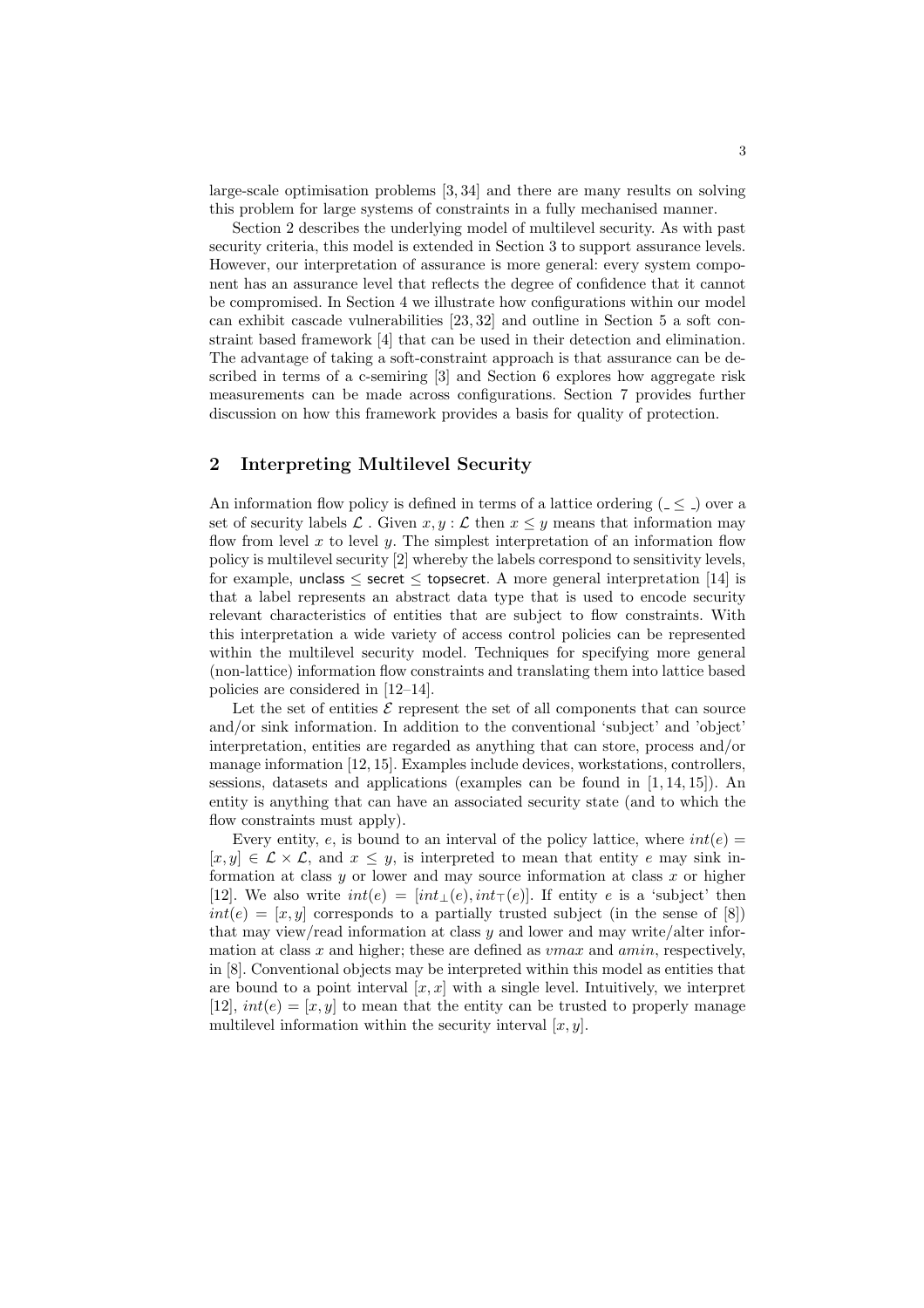Let  $A \rightarrow B$  represent information flow in our system from entity A to entity B. We do not consider a semantics for  $\rightarrow$ ; it could be simply based on read-write access controls (effectively [2, 8]), based on a non-interference interpretation, or even based on some informal characterisation of what flows are considered to be possible [15] in a system. Under this interpretation, a system is secure if for all entities, A, B, such that  $A \rightarrow B$  then  $int_{\perp}(A) \leq int_{\top}(B)$  holds [12]. In this paper we use a variant of this definition to reflect the specific information that can flow. Let  $A_x \sim B_y$  represent a flow of x information in entity A to y information in entity  $B$ . A system is secure, if for all entities  $A$  and  $B$  then,

 $A_x \rightarrow B_y \Rightarrow x \leq y \wedge int_{\perp}(A) \leq x \leq int_{\perp}(A) \wedge int_{\perp}(B) \leq y \leq int_{\perp}(B)$ 

Example 1 A multilevel secure network is composed of systems A and B. System A is a multilevel secure and configured to manage unclass and secret information and is thus partially trusted with  $int(A) = [\mathsf{u}, \mathsf{s}]$ . Similarly, system B is trusted to manage secret and topsec information, and  $int(B) = [s, t]$ . The systems communicate/share secret information. The flows are defined as  $A_s \rightarrow B_s$ and  $B_s \sim A_s$ , and by definition, the configuration is secure. Note that we may use the initial character(s) of a security level to represent it, if no ambiguity can arise. In general, a flow between entities need not necessarily be sourced and sunk at the same level. For example, the flow  $F_s \sim P_t$  might represent a secret file F that is read by a single level process P with  $int(P) = [\mathsf{t}, \mathsf{t}]$ .  $\triangle$ 

## 3 Interpreting Assurance

Define a lattice, A, of assurance levels with ordering  $\leq$ . Given  $x, y : A$ , then  $x \leq y$ means that a system evaluated at  $y$  is no less secure than a system evaluated at x, or alternatively, that an attacker that can compromise a system evaluated at  $y$  can compromise a system evaluated at  $x$ . For example, the 'Orange' and 'Red' Book security criteria [32, 33] define assurance levels  $A1 > B3 > B2 > B1 > ...$ This conventional notion of assurance can be generalised to assurance for entities [15] if we regard assurance as reflecting our degree of confidence that an entity can be relied upon to properly manage the information that is entrusted to it. For example, we might have high confidence in a firewall-based email proxy (entity) managing multilevel information, but have low confidence in a sendmail process (entity) managing the same information.

We define rating :  $\mathcal{E} \rightarrow \mathcal{A}$  where rating(e) gives the assurance rating of entity e, and is also taken to represent the minimum effort that is required by an attacker to compromise entity e.

Security evaluation criteria [32] also define a minimum required assurance function  $req: \mathcal{L} \times \mathcal{L} \rightarrow \mathcal{A}$ , such that  $req(l, l')$  defines the minimum required assurance for a system managing information at classes  $l, l' : \mathcal{L}$ . For example,  $req(\text{unclass}, \text{topsec}) = B3$  means that in order for an entity to manage information with labels between unclass and topsec, a B3 assurance rating is needed. In general a system must meet the minimum required assurance.

$$
\forall e \in \mathcal{E} : \text{req}(int_{\perp}(e), int_{\top}(e)) \leq \text{rating}(e)
$$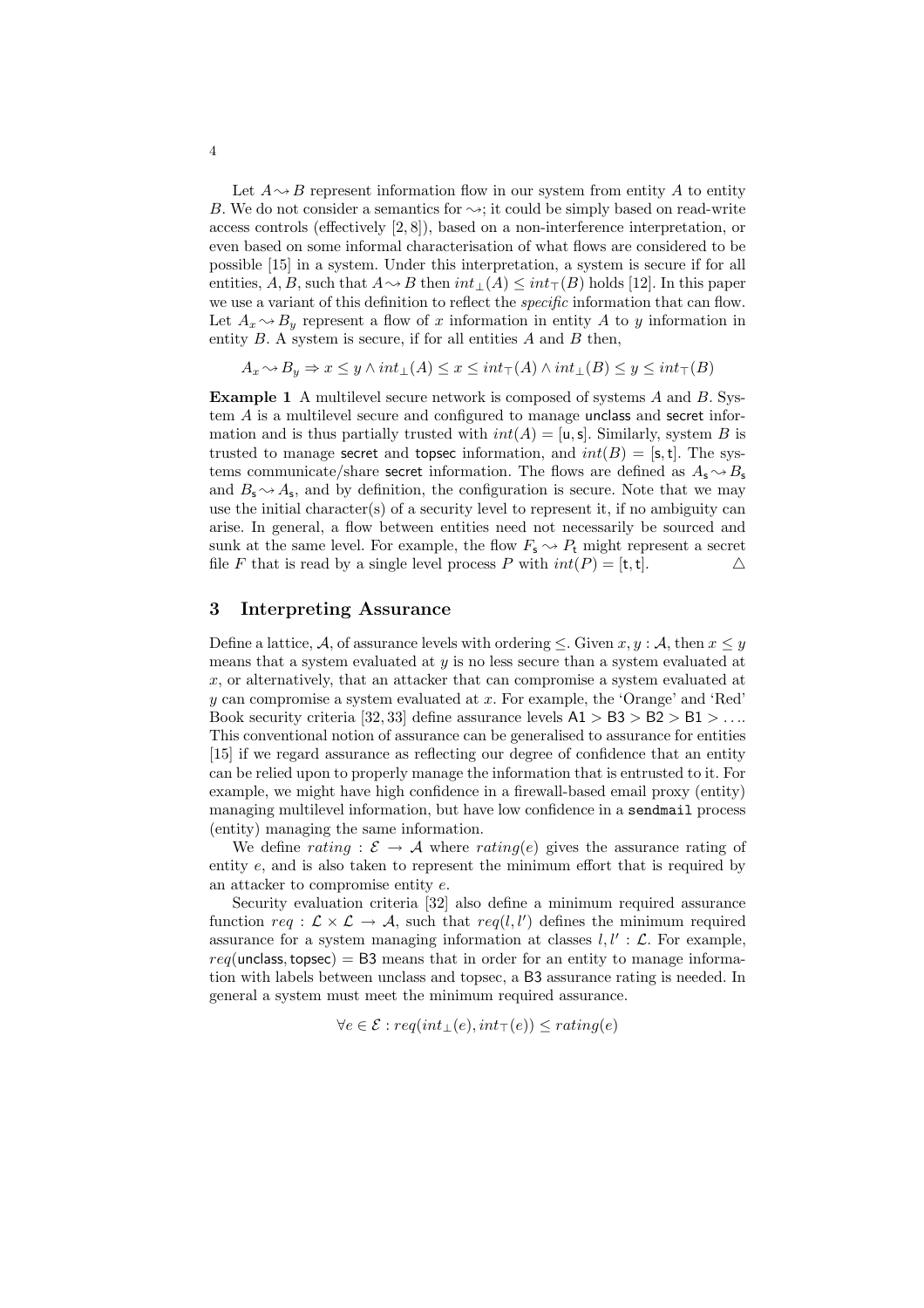This has a similar interpretation for the more general notion of an entity used in this paper. Entities represent anything that can source and/or sink information. For example, the rating of an entity may incorporate the methodology that was used to develop the entity, as in the conventional Orange/Red Book rating, the level of testing the entity has received, or the level of complexity of the function the entity is implementing. A general purpose workstation,  $W$ , may be just fine for managing single level of information, like [secret, secret] but be unacceptable for managing multilevel data such as [secret,topsec]. In the model this is represented by setting  $rating(W)$  to FAIR, and setting req(secret, secret) to FAIR. But  $req(\text{secret}, \text{topsec})$  must be set to a higher assurance rating, say GOOD, to ensure that W and other workstations like it are not used for such information. Another example,  $rating(A)$  could represent how much we can rely on the user A (given their associated security interval); for example, one would presume that a CEO has a higher assurance rating than a clerk in the same organisation.

A further example,  $rating(S)$  could represent the rating of application software S: a COTS product may have a low rating, while an in-house developed application may have a high rating, when handling multilevel information. While it may be acceptable to trust the high assurance email proxy process with multilevel information (for example,  $int(\text{proxy}) = [u, t]$ ), it may only be acceptable to trust sendmail with single-level information (for example,  $int(\text{sendmail}) = [\text{s}, \text{s}]$ ). This could be reflected by requirement  $req(u, t) = hi$  and  $req(s, s) = lo$ , where  $lo < li$ , and so forth.

Example 2 In the Chinese Wall policy a stock market analyst may not advise an organisation if he has insider knowledge of another competing organisation. Encoding this policy in terms of a multilevel security policy has been demonstrated elsewhere [13, 14, 25]. In this example we describe a new multilevel encoding of the Chinese Wall policy in terms of an assurance requirement.

Let  $\mathcal{L} = 2^{\{\text{ibm}, \text{hp}, \text{sun}, \text{elf}, \text{shell}, \dots\}}$  be the powerset of organisations. Define the assurance lattice as:  $a$ udit  $\langle$  cons  $\langle$  over, where  $a$ udit represents the degree of trust in an auditor, cons represents the degree of trust in a consultant, and over represents the degree of trust in a stock exchange partner who is trusted to access everything for the purposes of oversight. Consultants are trusted to consult for multiple organisations so long as there is no conflict of interest. We define some minimum required assurance levels for intervals of trust as follows.

|  |  | $req({}, \{hp\}) = \text{aud}  req({}, \{ibm, \text{elf}\}) = \text{cons}  req({}, \{ibm, hp\})$                             | $=$ over |
|--|--|------------------------------------------------------------------------------------------------------------------------------|----------|
|  |  | $req({}, \{elf\}) = \text{aud}  req({}, \{hp, shell\}) = \text{cons}  req({}, \{ibm, hp, elf\}) = \text{over}$               |          |
|  |  | $req({}, \{\text{ibm}\}) = \text{aud}  req({}, \{\text{hp}, \text{elf}\}) = \text{cons}  req({}, \{\text{ibm}, \text{hp}\})$ | $=$ over |

Assume that any entity that is controlled by a consultant will never have an assurance rating higher than cons. While a consultant may be trusted to simultaneously manage ibm and elf information (bound to interval  $\{\},\{\text{ibm},\text{elf}\},\}$ ), the minimum assurance rule dictates that a consultant cannot be trusted to access conflicting ibm and hp data (bound to interval  $\{\},\{\text{ibm},\text{hp}\}\)$ .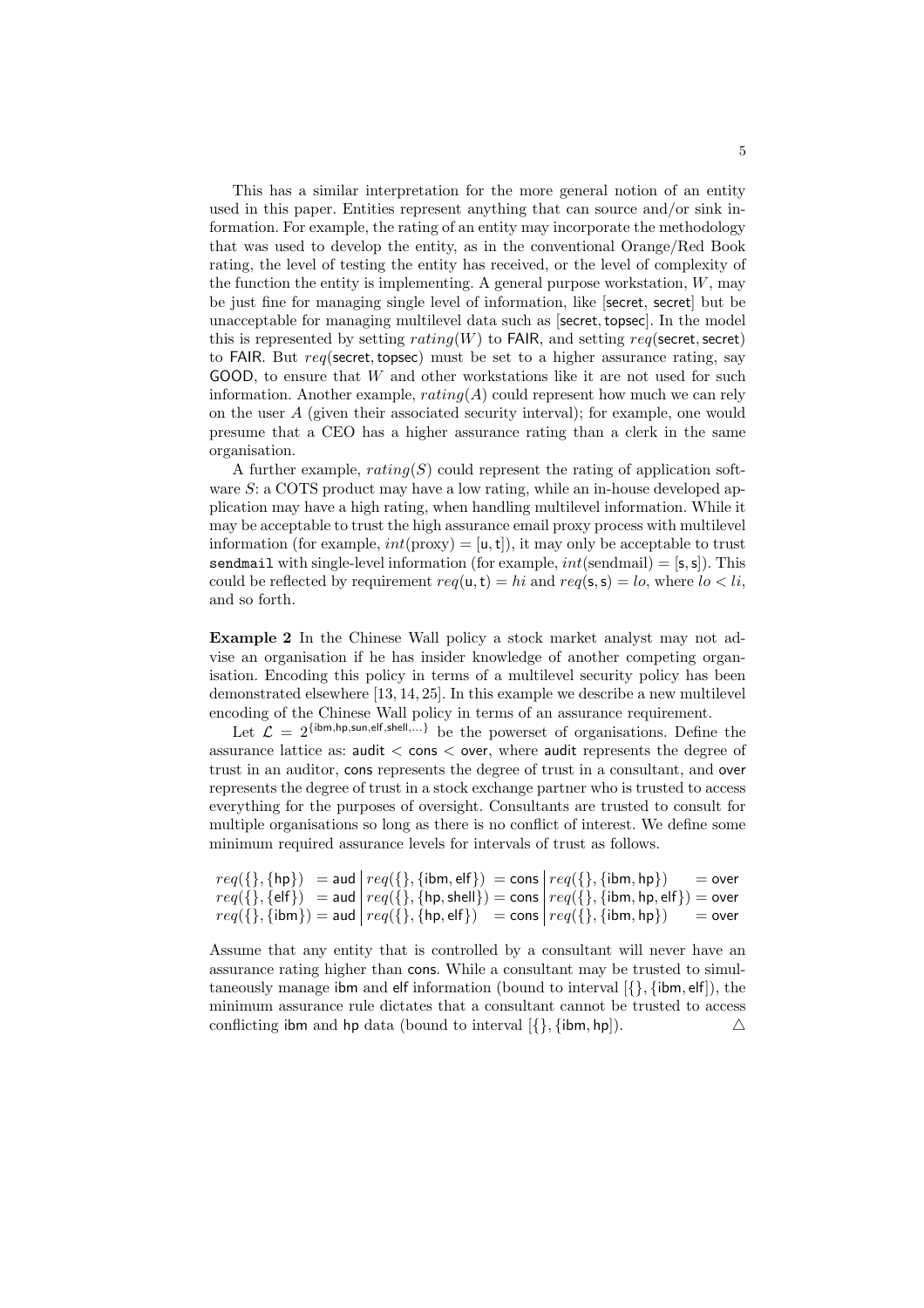Note that we assume that the execution system will properly classify entities. For example, a session entity corresponding to a consultant executing low assurance software would have an assurance level equal to the greatest lower bound of the consultant assurance and the software assurance level. Similar calculations are necessary to determine the interval for the session (the greatest lower bound of the intervals of the entities involved). For reasons of space we do not consider the execution model in this paper, however models such as [14] are applicable in this case.

#### 4 The Cascade Problem

The cascade vulnerability problem [23, 32] is concerned with secure interoperation, and considers the *assurance risk* of composing multilevel secure systems that are evaluated to different levels of assurance according to the criteria specified in [32]. The transitivity of the multilevel security policy upheld across all secure systems ensures that their multilevel composition is secure; however, interoperability and data sharing between systems may increase the risk of compromise beyond that accepted by the assurance level. For example, it may be an acceptable risk to store only secret and top-secret data on a medium assurance system, and only classified and secret data on another medium assurance system; classified and top-secret data may be stored simultaneously only on 'high' assurance systems. However, if these medium assurance systems interoperate at classification secret, then the acceptable risk of compromise is no longer adequate as there is an unacceptable cascading risk from top-secret across the network to classified.

Example 3 Continuing the Chinese Wall example, consider two consultant sessions (entities)  $A$  and  $B$ , that are trusted to the following extent.

> $rating(A) = cons \quad int(A) = [\{\}, \{\text{ibm}, \text{elf}\}]$  $rating(B) = cons$   $int(B) = [{}, {\uparrow}, {\uparrow}, {\uparrow}]$

Suppose that the system permits these sessions to share information classified at {elf}, that is, we have  $A_{\{\text{eff}\}} \sim B_{\{\text{eff}\}}$  and  $B_{\{\text{eff}\}} \sim A_{\{\text{eff}\}}$ . While the individual entities are secure based on the req assurance rule defined above, their interoperation is not. There is a cascading path from  $\{\mathsf{ibm}\}\$  on entity A to  $\{\mathsf{hp}\}\$ on entity  $B$  via shared channel  $\{\text{elf}\}\$ . The assurance rules require an assurance level of at least over in order to be able to simultaneously access both {hp} and  ${\{\text{ibm}\}}$  information. However, with a configuration that allows A and B share elf information, entities with an assurance rating of just cons can obtain this access.

This can be interpreted in two ways. The assurance level reflects how much we can rely on an entity to properly manage the different information. The configuration implies that we have cons level confidence that hp and ibm information is properly managed, which is contrary to the requirement. The second interpretation is when one regards assurance as representing the degree of confidence that one can have that an entity cannot be compromised. In this case the effort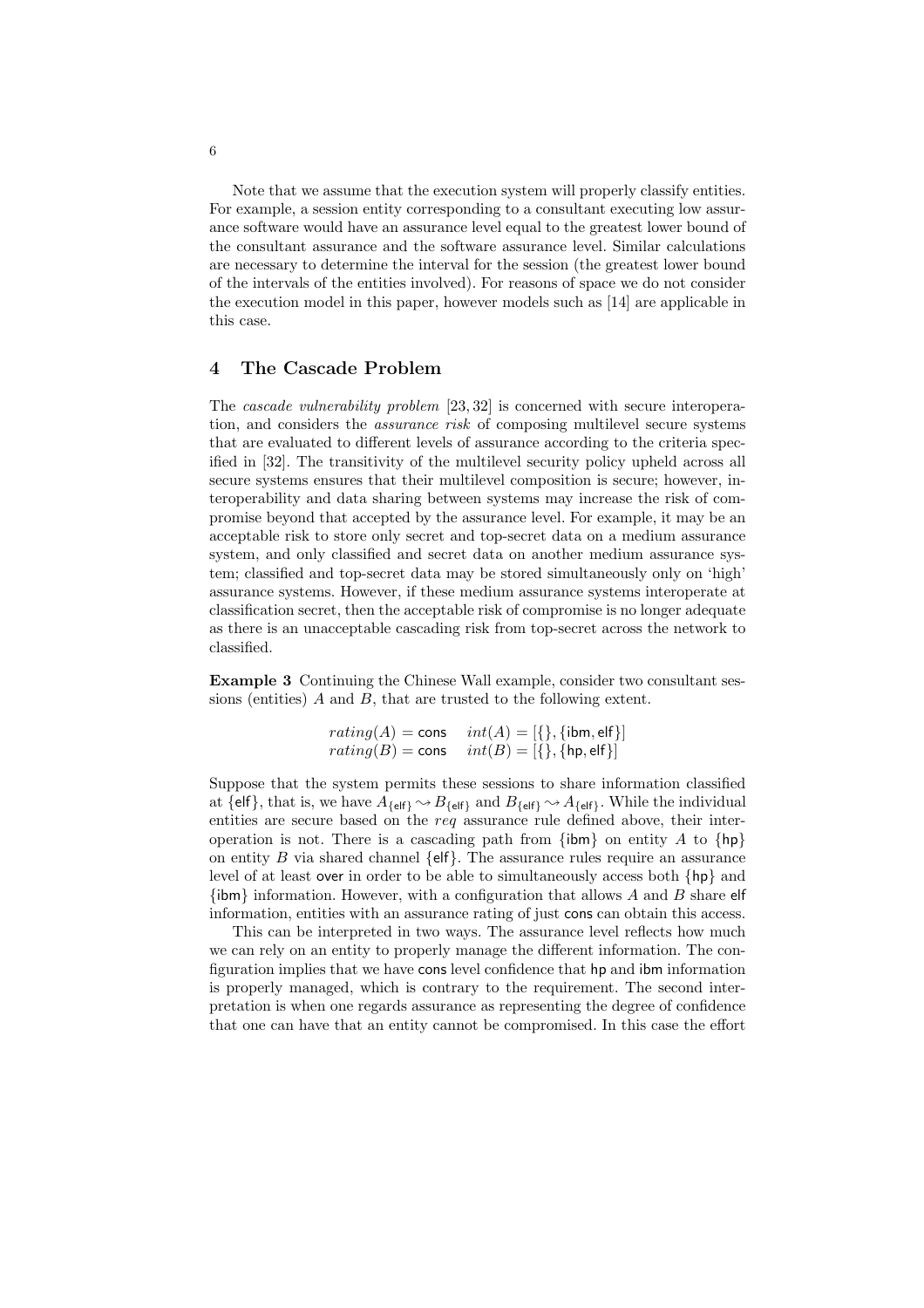required by an attacker corresponds to the effort to compromise cons rated systems to effectively copy hp into ibm data. However, the requirement is that it must require at least the effort to compromise a level over rated entity.  $\Delta$ 

The above example illustrates that avoiding conflict of interest when entities share information corresponds to detecting and eliminating the cascade vulnerability problem. Existing research has considered schemes for detecting these cascading security vulnerabilities and for eliminating them by reconfiguring system interoperation. While the detection of cascade vulnerabilities can be easily achieved [23, 32], their optimal elimination is NP-complete [17].

### 5 Soft Constraints and Semirings

In [4], a soft constraint-based framework is described for modelling, detecting and eliminating the cascade vulnerability problem. A soft constraint may be seen as a constraint where each instantiation of its variables has an associated value from a partially ordered set that can be interpreted as a set of preference values. Combining constraints will then have to take into account such additional values, and thus the formalism has also to provide suitable operations for combination  $(x)$  and comparison  $(+)$  of tuples of values and constraints. This is why this formalisation is based on the concept of c-semiring, which is just a set plus two operations.

The framework described in [4] is directly applicable to the information flow model described in this paper. A network (a system of entities) is modelled in terms of constraints, reflecting all possible flows as a result of the network configuration (the  $\sim$  relation). This constraint network also considers the effective assurance along all possible communication paths in the network. The network is cascade free if these constraints uphold the overall assurance criteria (the req relation).

The security label ordering  $(\mathcal{L}, \leq)$  is modelled as a lattice and the assurance ordering  $(A, \leq)$  in [4] is modelled as a more general c-semiring structure [3, 6]. While [4] only considered the cascade problem for conventional lattice based assurance ordering, the framework is applicable for any c-semiring. A semiring is a tuple  $\langle \mathcal{S}, +, \times, \mathbf{0}, \mathbf{1} \rangle$  such that: S is a set and  $\mathbf{0}, \mathbf{1} \in \mathcal{S}; +$  is commutative, associative and **0** is its unit element;  $\times$  is associative, distributes over  $+$ , **1** is its unit element and 0 is its absorbing element. A c-semiring is a semiring  $\langle S, +, \times, \mathbf{0}, \mathbf{1} \rangle$  such that: + is idempotent, 1 is its absorbing element and  $\times$  is commutative.

Let us consider the relation  $\leq_S$  over S such that  $a \leq_S b$  iff  $a+b=b$ . Then it is possible to prove that (see [6]):  $\leq_S$  is a partial order; + and  $\times$  are monotone on  $\leq_S$ ; 0 is its minimum and 1 its maximum; Informally, the relation  $\leq_S$  gives us a way to compare semiring values and constraints. In fact, when we have  $a \leq_S b$ , we will say that b is better than a. In the following, when the semiring will be clear from the context,  $a \leq_S b$  will be often indicated by  $a \leq b$ .

The classical Constraint Satisfaction Problem (CSP) is a Soft CSP (SCSP) where the chosen c-semiring is:  $S_{CSP} = \langle \{false, true\}, \vee, \wedge, false, true \rangle$ . Fuzzy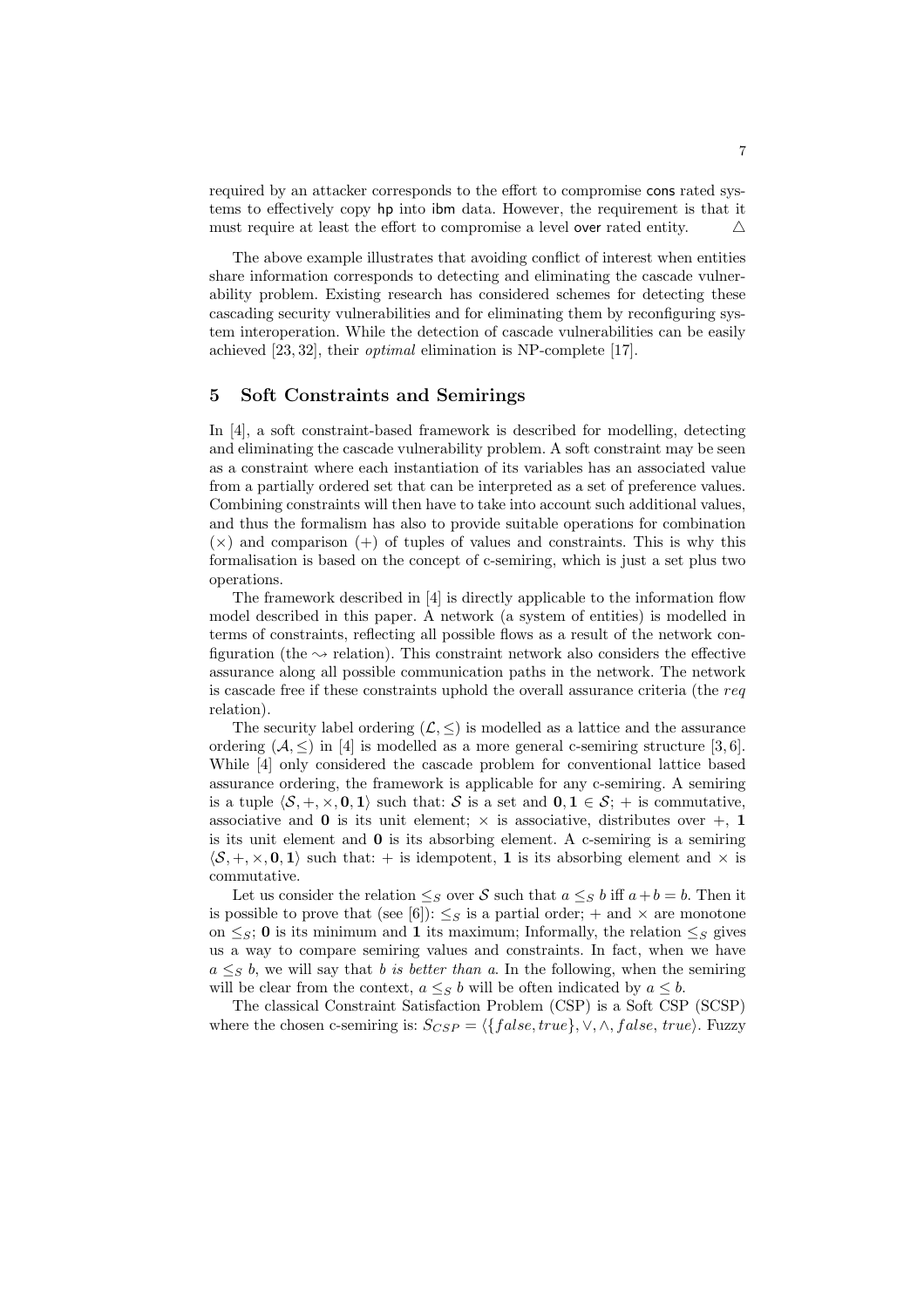CSPs (FCSP) can instead be modelled in the SCSP framework by choosing the c-semiring  $S_{FCSP} = \langle [0, 1], max, min, 0, 1 \rangle$ . Many other soft CSPs (probabilistic, weighted, ...) can be modelled by using a suitable semiring structure  $(S_{prob} =$  $\langle [0, 1], \max, \times, 0, 1 \rangle$ ,  $S_{weight} = \langle \mathcal{R}, \min, +, +\infty, 0 \rangle$ , ...). Therefore, a wide range of 'soft' ways to consider degree of assurance can be considered and can be effectively reasoned about within our model.

# 6 Interpreting Risk

While conventional assurance ratings are defined in terms of a lattice, the model proposed in this paper can use any measure that can be defined as a c-semiring. The assurance rating,  $rating(A)$  of an entity  $A$  provides a measure of how much the entity can be relied upon not to be compromised. Whether we use numbers, enumerations  $(A1, B3, \ldots)$ , and so forth, in the c-semiring is not important; rather it is the ability to compare different rating which give a measure of how much we can rely on an entity.

We can interpret an assurance rating as providing an indication of the minimum amount of effort that is required by an attacker to compromise an entity. By 'compromise' we mean that the attacker can force the entity to violate its interval of trust, that is, to violate the information flow ordering. For example, compromising the system  $B$  in Example 1 corresponds to the attacker breaking the protection mechanism, and outputting topsec labelled as secret (copying topsec information to secret). This corresponds to the usual threat model used in [32]. In this paper we generalise this to any entity. An attacker could compromise another user by tricking them into revealing incorrectly labelled information; an attacker could compromise an application by a stack smashing attack, causing it to copy information from one file to another, violating the flow policy.

The c-semiring provides a convenient way to measure aggregate threats across the collections of entities that make up a system. The minimum effort required to break a series of entities along a path is given by the combination (under the c-semiring) of the ratings of the individual broken entities. In this case, the weighted c-semiring  $\mathcal{S}_{weight} = \langle \mathcal{R}, min, +, +\infty, 0 \rangle$  provides the appropriate measure. A path that can cause a flow of level x information to level y can start at any system that is trusted to manage  $x$  information and can end at any system trusted to manager y information. Given a series of possible compromising paths that facilitate a flow from level x to level y, where  $x \not\leq y$ , then the least effort required to create a compromise from x to y is the shortest path (using  $\mathcal{S}_{weight}$ ) from x to y. There is a cascade vulnerability if the value calculated for this shortest path is more than  $req(x, y)$ .

This is effectively a characterisation of a cascading path from [32], but defined in terms of a c-semiring using the model [4]. It is the definition in terms of a c-semiring that allows the determination of effort along a cascading path as the combination of the efforts required to break individual systems along the path. Practical techniques for calculating shortest paths across weighted constraint networks are considered in [3].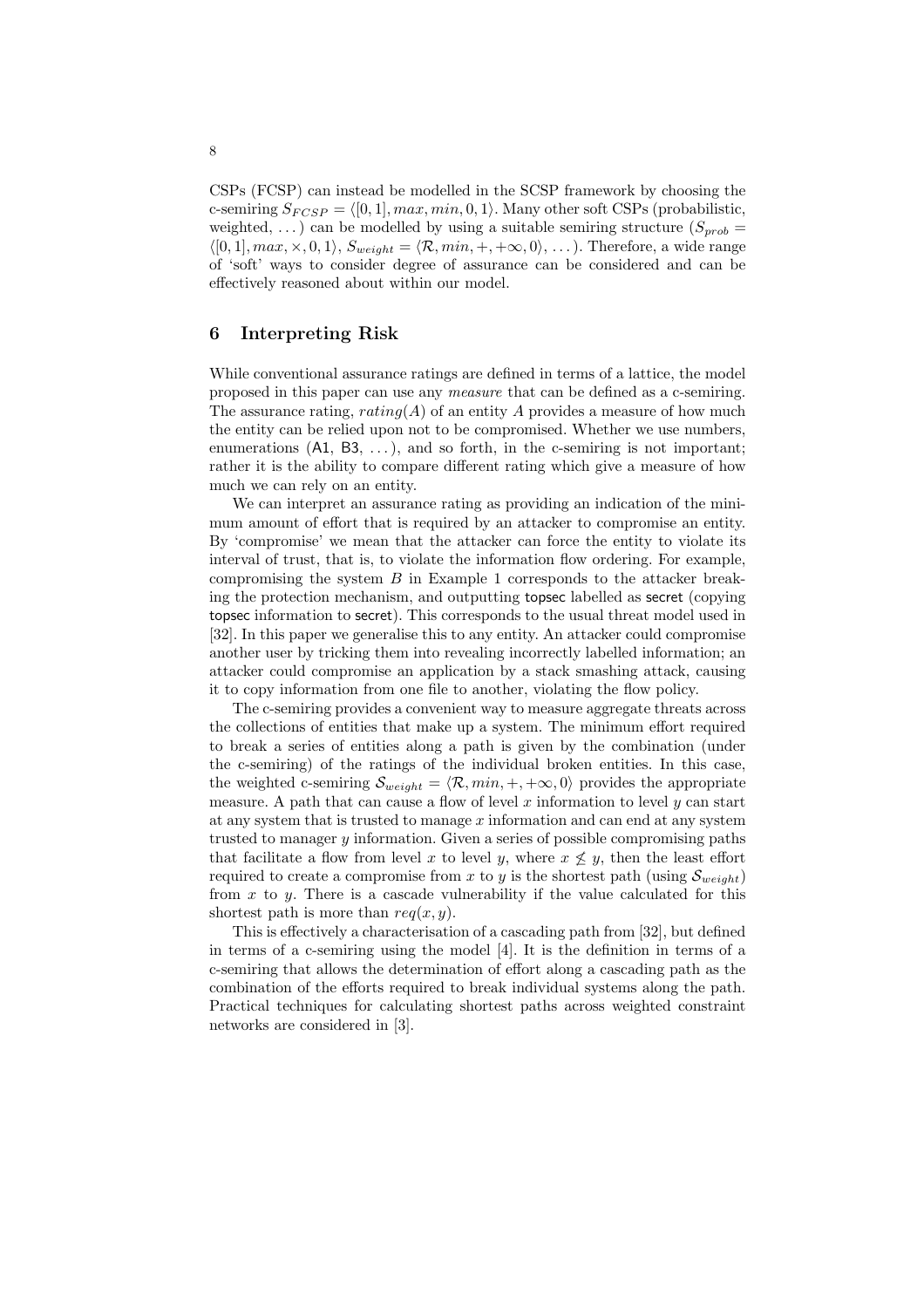**Definition 1 Quality of Protection.** Let constraint specification  $\mathcal{CONFIG}$ represent the flows (and cascades) that are a consequence of entity interoperation constructed using the model [4]. The assurance requirements function  $req(x, y)$ provides an acceptable lower bound on the quality of protection for this system configuration. Let constraint specification  $\mathcal{QOP}$  represent these ratings for all permitted flows. A configuration  $\mathcal{CONFIG}$  meets the quality of protection requirement  $QOP$  if no path in  $CONFIG$  violates  $QOP$ .

The assurance requirements function  $req(x, y)$  provides an acceptable lower bound on the quality of protection for an overall system configuration. The softconstraint model described in [4] can be used to encode the quality of protection problem as a constraint satisfaction problem. For reasons of space we do not provide the details of the constraint model.



Fig. 1. Entity Information Flows with Weighted Cascading Path

Example 4 Figure 1 depicts a configuration of the consultant sessions A and  $B$  from Example 3. We introduce a third session entity  $C$ , that connects entity A and entity B, permitting controlled sharing of  $\{\text{elf}\}$  information. This is represented by the flows  $A_{\{\text{elf}\}} \sim C_{\{\text{elf}\}}$  and  $C_{\{\text{elf}\}} \sim B_{\{\text{elf}\}}$ . Using the weighted c-semiring to define assurance ratings, the sessions are trusted to the following extent.

$$
rating(A) = 5 \quad int(A) = [{}, \{ibm, \text{elf}\}]
$$

$$
rating(B) = 5 \quad int(B) = [{}, \{bp, \text{elf}\}]
$$

$$
rating(C) = 10 \quad int(C) = [{}, \{\text{elf}\}]
$$

and some defined minimum required ratings are as follows.

$$
req({}, \{hp\}) = 3 \mid req({}, \{ibm, \text{elf}\}) = 5 \mid req({}, \{ibm, \text{hp}\}) = 15
$$
\n
$$
req({}, \{elf\}) = 3 \mid req({}, \{hp, \text{shell}\}) = 5 \mid req({}, \{ibm, \text{hp}, \text{elf}\}) = 18
$$
\n
$$
req({}, \{ibm\}) = 3 \mid req({}, \{hp, \text{elf}\}) = 5 \mid req({}, \{ibm, \text{hp}\}) = 15
$$

This configuration has a cascading path vulnerability. The effort required to break entity A and copy  $\{\mathsf{ibm}\}$  information to  $\{\mathsf{elf}\},\text{copy this to entity } C$ , and copy it again to a broken entity B which allows it to be copied to  $\{hp\}$  is  $5+5=10$ , which is less than the minimum effort required, that is,  $req({}, \{\text{ibm}, \text{hp}\}) = 15$ .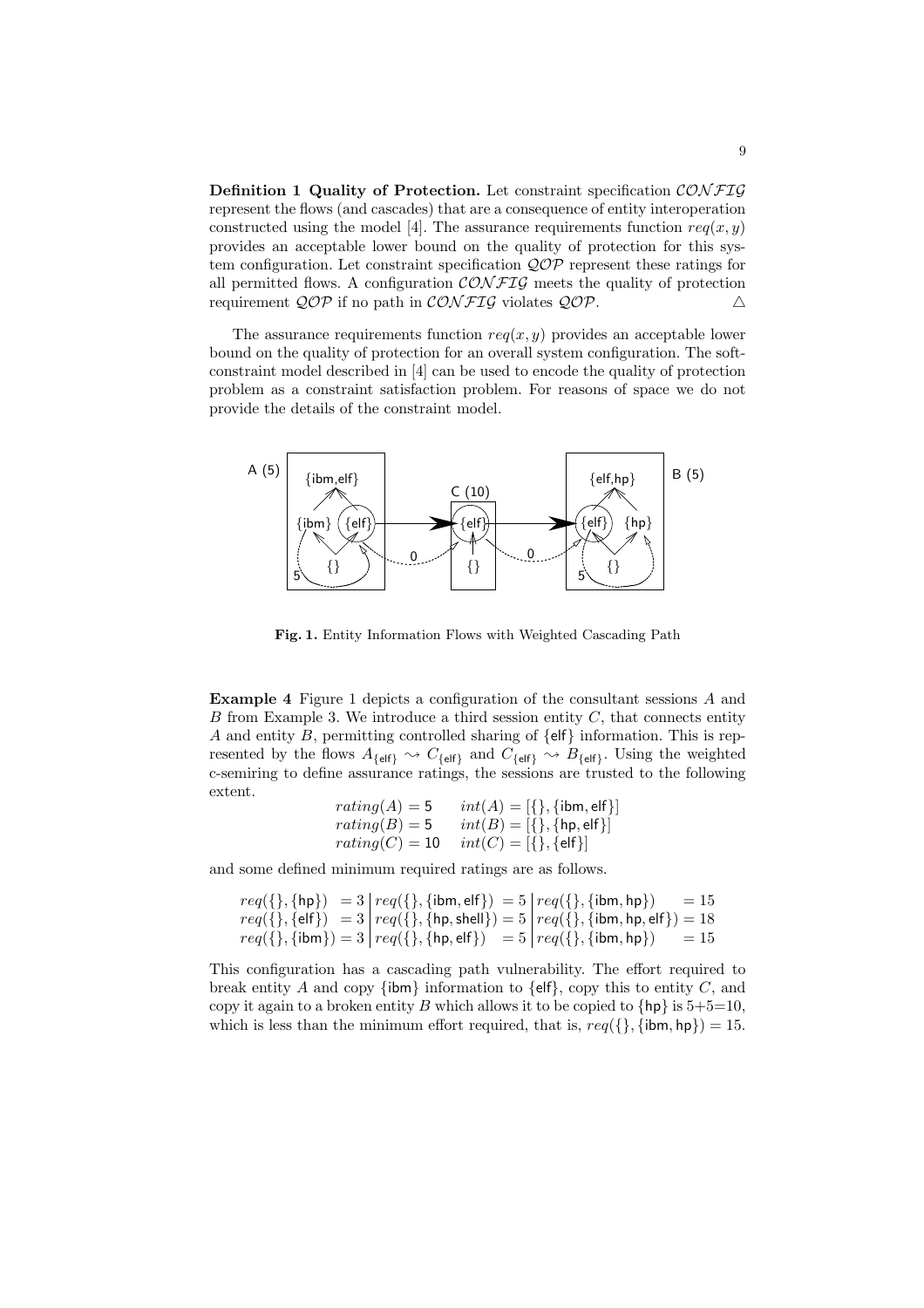Note that it is not necessary to break entity  $C$  as the attacker inputs and outputs {elf} information, and thus, the effort to carry out this copy is 0. This is dealt within the cascade framework [4] by defining permitted flows as having minimum rating, the lowest level in the lattice. In the case of  $\mathcal{S}_{weight}$  this is the value 0, that is,  $req({\text{elf, elf}}) = 0$ . The dashed arcs in Figure 1 represents the weighted cascading path calculated from  $\{\mathsf{ibm}\}\$  to  $\{\mathsf{hp}\}\$ .

In suggesting the use of the weighted c-semiring  $\mathcal{S}_{weight} = \langle \mathcal{R}, min, +, +\infty, 0 \rangle$ as one example of a risk measure, we are assuming that the effort required by an attacker to compromise one entity is independent of the effort to compromise any other entity. This means that having expended 'effort'  $rating(A)$  to compromise system A, an attacker must, in addition, expend 'effort'  $rating(B)$ to subsequently compromise system B, regardless of whether lessons learnt in compromising  $A$  can be subsequently used to attack  $B$ . This is quite a restrictive assumption; however, there are examples where this kind of measure is useful. For example, in practice, the more firewalls/subnets that have to be traversed to directly access a system, then the more 'secure' the system is considered to be. The notion of *security distance* is defined in [31] as the minumum number of servers/firewalls that an attacker on the Internet must compromise to obtain direct access to some protected service. We conjecture that security distance in this case is equivalent to using a weighted c-semiring with each system having an equal rating of '1'.

An alternative measure to using the weighted c-semiring is to interpret the probabilistic c-semiring  $\mathcal{S}_{prob} = \langle \{x | \in [0, 1]\}, max, \times, 0, 1\rangle$  [3] in terms of aggregation of risk along a path, which is calculated as combination (multiplication) of probabilities. As an attacker compromises systems along a cascading path, then overall, less and less 'effort' is required to attack subsequent systems.

These measures are unlike the lattice based assurance measure used by the Orange/Red Book. This reflects an assumption that once one system rated at degree  $x$  (for example,  $B2$ ) is compromised then all systems rated at this degree or lower (for example,  $B2, B1, \ldots$ ) are considered compromised. In practice, we believe that a practical risk measure will use a variety of such measures; exploring suitable c-semirings is a topic for future research.

# 7 Discussion and Conclusion

In this paper we describe how the network multilevel security model can be generalised to provide an approach to measuring the degree of confidence that one can have in the security of a system configuration. A system configuration is modelled as a collection of entities. These entities can represent system components, users, COTS components, and so forth, whose potential accesses and interoperation are articulated abstractly in terms of information flows. It is not necessary for these components to have an *explicit* access control mechanism; the flow relations represents the access limitations that we believe the entities effectively uphold. Thus, in the sense of [7], every entity in the system can be re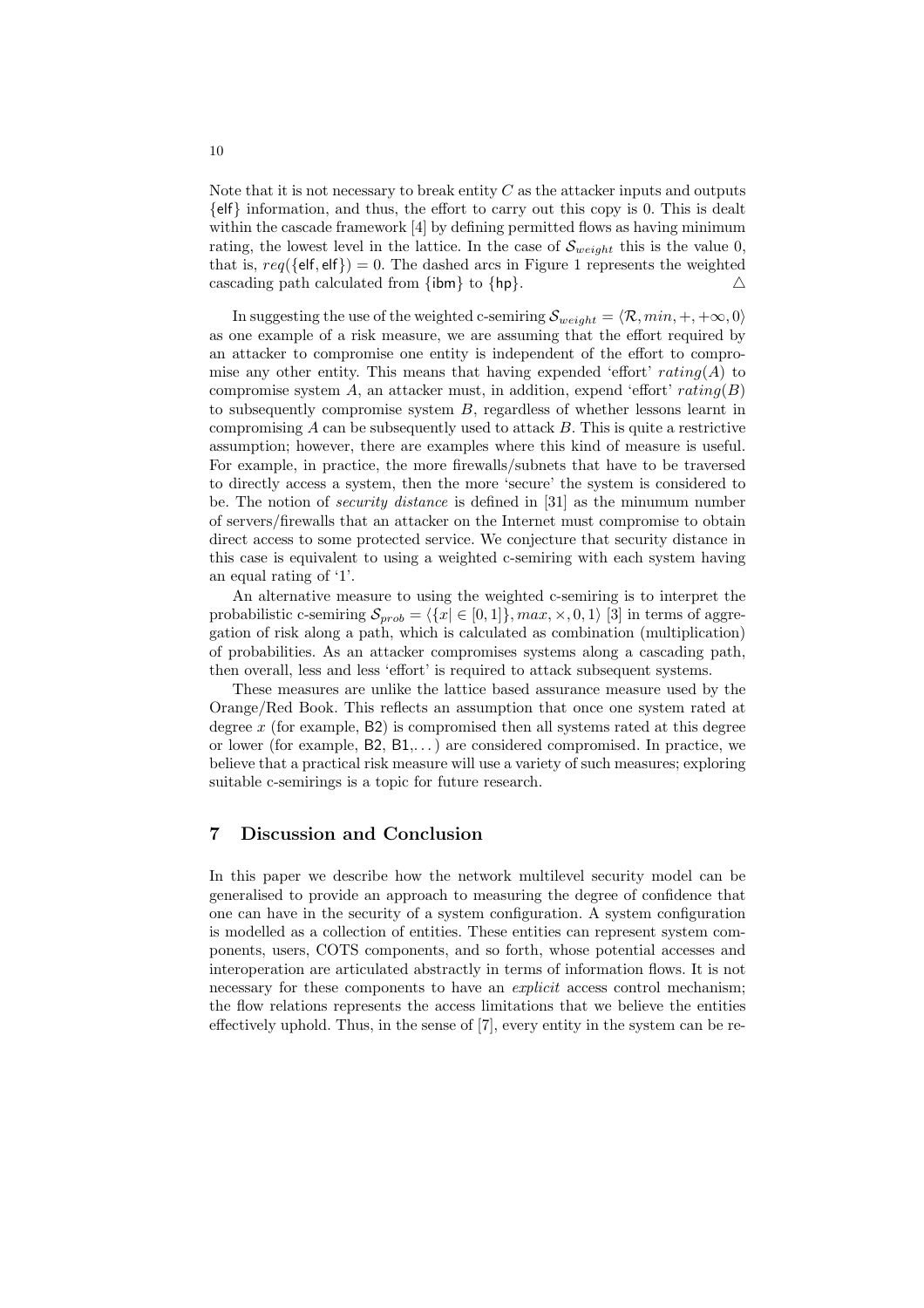garded as contributing to the overall Trusted Computing Base. In our framework we can distinguish the merit of each entity's contribution.

While the results in this paper are presented in terms of a multilevel security model, we argue that they have wider application. Constraining how information may flow within a system is at the heart of many protection mechanisms. Many security policies have direct interpretations in terms of multilevel security style controls. Furthermore, modelling a configuration in terms of information flows provides a form of traceability on interoperation that can provide useful feedback on the quality of protection achieved.

A multilevel security model for Storage Area Networks (SANs) is proposed in [1]. This SAN model also takes a measurement approach to achieving security. Hard (crisp) constraints are used to measure the risk associated with SAN configurations. However, the SAN model uses an ad-hoc adaptation of multilevel security, and does not have the same strict interpretation within the network security model as does the model proposed in this paper. As a consequence, the SAN model does not address the cascading channel problem. We are currently investigating how the risk framework in [1] can be re-coded in terms of the c-semiring based framework proposed in this paper. The advantage of this is a simplification of the SAN model that solves the channel cascade problem, and provides access to a greater range of measures (c-semirings) for risk. A soft-constraint encoding of the revised SAN model will also provide access to techniques for exploring and manipulating SAN configurations. This will be especially useful when making tradeoffs of quality of protection against other attributes such as cost and performance [1, 31]. Exploring how our soft-constraint framework can facilitate making such tradeoffs is a topic for future research.

Determining whether a system configuration provides quality of protection as required by  $rea(x, y)$  is easily achieved as it corresponds to the channel cascade detection problem. Any solution to the constraint model represents a cascading path, which provides significantly more information regarding the vulnerabilities in the network than existing approaches for detecting cascading paths [17, 23]. The set of solutions to the constraint model provides a basis for removing the cascade vulnerability problem.

Reconfiguring such a system by attempting to eliminate an optimal minimum number of links (flows) between entities is NP-complete as it corresponds to the cascade elimination problem [17]. Previous approaches [10, 17, 23] detect a single cascading path in polynomial time, but eliminating the cascade in an optimal way is NP-complete. Detecting all paths in the constraint model is NP-hard, however elimination of a minimal number of links is polynomial. While constraint solving is NP-complete in general, this has not detracted from its uptake as a practical approach to solving many real-world problems [34]. Using a constraint model, we can rely on a significant body of successful techniques for finding the set of cascading paths, which once found, can be eliminated in polynomial time.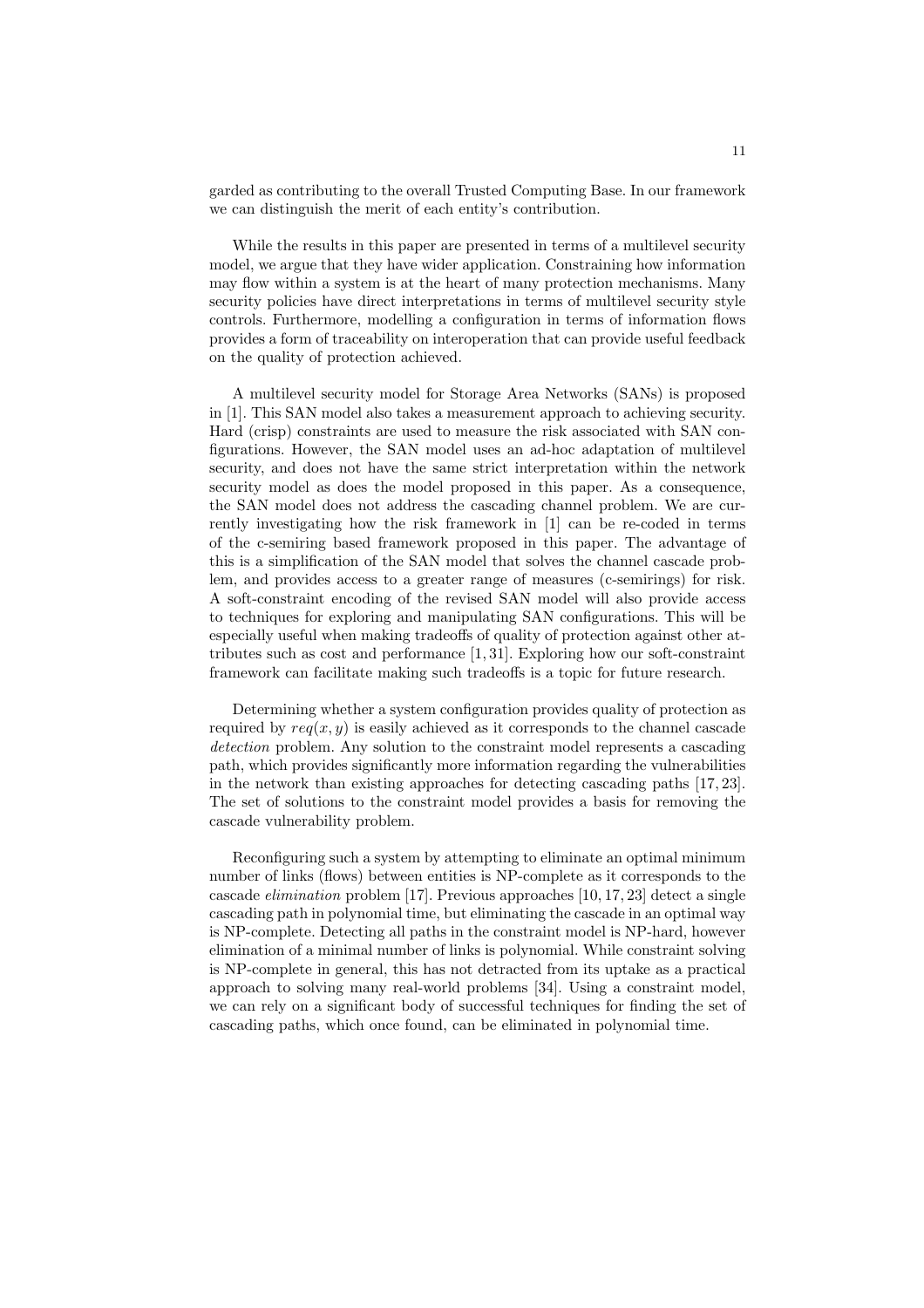#### Acknowledgements

The authors would like to thank the anonymous referees for their useful comments and feedback on the paper. This work has received partial support from from Enterprise Ireland under their Basic Research Grant Scheme (SC/02/289 and SC/2003/007) and their International Collaboration Programme (IC/2003/88) and from the Italian MIUR project "Constraint-Based Verification of Reactive Systems" (COVER).

#### References

- 1. B. Aziz, S.N. Foley, J. Herbert, and G. Swart. Configuring storage area networks for mandatory security. In Proceedings of the  $18<sup>th</sup> IFIP$  Annual Conference on Data and Applications Security. Kluwer, 2004.
- 2. D. E. Bell and L. J. La Padula. Secure computer system: unified exposition and MULTICS interpretation. Report ESD-TR-75-306, The MITRE Corporation, March 1976.
- 3. S. Bistarelli. Semirings for Soft Constraint Solving and Programming, volume LNCS 2962. Springer, 2004.
- 4. S. Bistarelli, S.N. Foley, and B. O'Sullivan. Detecting and eliminating the cascade vulnerability problem from multi-level security networks using soft constraints. In Proceedings of AAAI/IAAI-2004 (16th Innovative Applications of AI Conference), pages 808–813. AAAI Press San Jose, July 2004.
- 5. S. Bistarelli, S.N. Foley, and B. O'Sullivan. Reasoning about secure interoperation using soft constraints. In Proceedings of FAST-2004 Workshop on Formal Aspects of Security and Trust, 2004.
- 6. S. Bistarelli, U. Montanari, and F. Rossi. Semiring-based Constraint Solving and Optimization. JACM, 44(2):201–236, 1997.
- 7. G.R. Blakley and D.M. Kienzle. Some weaknesses of the TCB model. In IEEE Symposium on Security and Privacy. IEEE CS Press, May 1997.
- 8. M. Branstad et al. Trusted Mach design issues. In Proceedings Third Aerospace Computer Security Conference, 1987.
- 9. D.E. Denning. A lattice model of secure information flow. Communications of the ACM, 19(5):236–243, 1976.
- 10. J.A. Fitch and L.J. Hoffman. A shortest path network security model. Computers and Security, 12:169–189, 1993.
- 11. S.N. Foley. A universal theory of information flow. In Proceedings 1987 IEEE Symposium on Security and Privacy, pages 116–121, 1987.
- 12. S.N. Foley. A model for secure information flow. In Proceedings of the Symposium on Security and Privacy, Oakland, CA, May 1989. IEEE Computer Society Press.
- 13. S.N. Foley. Aggregation and separation as noninterference properties. Journal of Computer Security, 1(2):159–188, 1992.
- 14. S.N. Foley. The specification and implementation of commercial security requirements including dynamic segregation of duties. In ACM Conference on Computer and Communications Security, pages 125–134, 1997.
- 15. S.N. Foley. Conduit cascades and secure synchronization. In ACM New Security Paradigms Workshop, 2000.
- 16. J. A. Goguen and J. Meseguer. Unwinding and inference control. In Proceedings 1984 IEEE Symposium on Security and Privacy, pages 75–86, 1984.

12